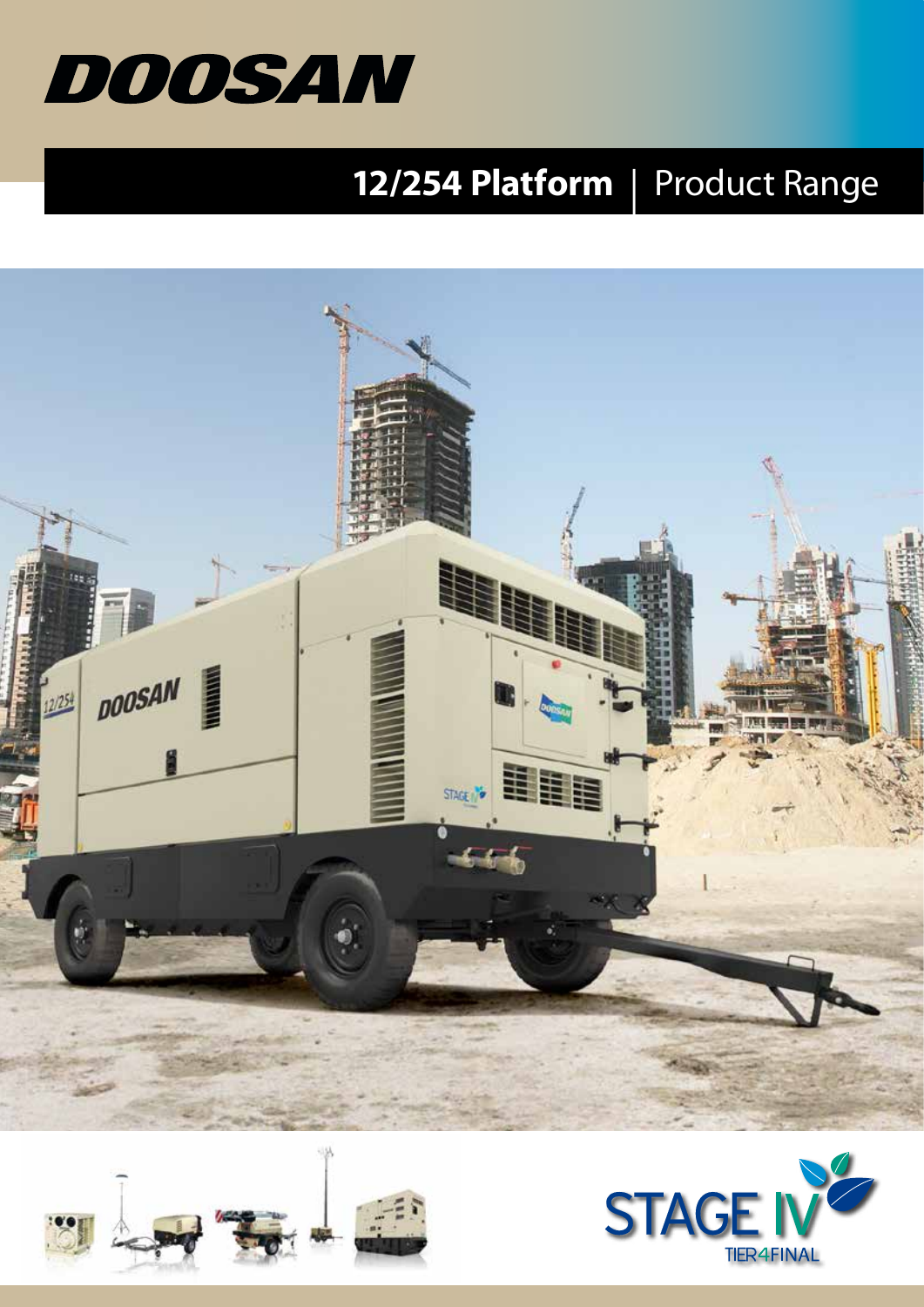# **Aftertreatment system**

Cummins Industrial EU Stage IV diesel engines are integrated with aftertreatment assemblies developed for EU Stage IV certification. The aftertreatment system is a filter-free, flow-through system requiring no service-intervention.

The Aftertreatment Architecture for QSL9 T4F is based on three key subsystems:

- 1. Diesel Oxidation Catalyst (DOC)
- 2. Selective Catalytic Reduction (SCR)
- 3. Diesel Exhaust Fluid (DEF) Dosing System



| <b>Compressor</b>                                                                 | 9/274                   | 9/304                   | 12/254                  | 17/244                  | 21/224                  |
|-----------------------------------------------------------------------------------|-------------------------|-------------------------|-------------------------|-------------------------|-------------------------|
| Compressor                                                                        |                         |                         |                         |                         |                         |
| Free air delivery - m <sup>3</sup> /min (cfm)                                     | 27 (950)                | 29.9 (1060)             | 25 (883)                | 23.3 (825)              | 21.5 (750)              |
| Rated operating pressure - bar (psig)                                             | 8.6(125)                | 8.6(125)                | 12 (175)                | 17.2 (250)              | 21 (300)                |
| <b>Engine</b>                                                                     |                         |                         |                         |                         |                         |
| Make / model                                                                      | <b>Cummins OSL9</b>     | <b>Cummins OSL9</b>     | <b>Cummins OSL9</b>     | <b>Cummins OSL9</b>     | <b>Cummins OSL9</b>     |
| <b>Emissions Tier level</b>                                                       | Stage IV                | Stage IV                | Stage IV                | Stage IV                | Stage IV                |
| Number of cylinders                                                               | 6                       | 6                       | 6                       | 6                       | 6                       |
| Full load speed - rpm                                                             | 1800                    | 1800                    | 1800                    | 1800                    | 1800                    |
| Power - kW (hp)                                                                   | 226 (303)               | 247 (331)               | 247 (331)               | 247 (331)               | 247 (331)               |
| Cooling                                                                           | Water                   | Water                   | Water                   | Water                   | Water                   |
| Fuel tank capacity - litres                                                       | 485                     | 485                     | 485                     | 485                     | 485                     |
| DEF/AdBlue tank capacity - litres                                                 | 31                      | 31                      | 31                      | 31                      | 31                      |
| <b>Sound Level Data</b>                                                           |                         |                         |                         |                         |                         |
| Fully compliant to outdoor noise directive<br>2000/14/EC (2006) - L <sub>wa</sub> | 100                     | 100                     | 100                     | 100                     | 100                     |
| Dimensions (with running gear)                                                    |                         |                         |                         |                         |                         |
| Length drawbar up / down - mm                                                     | 4408 / 5841             | 4408 / 5841             | 4408 / 5841             | 4408 / 5841             | 4408 / 5841             |
| Overall width - mm                                                                | 2120                    | 2120                    | 2120                    | 2120                    | 2120                    |
| Height - mm                                                                       | 2497                    | 2497                    | 2497                    | 2497                    | 2497                    |
| Weight (net) - kg                                                                 | 4810                    | 4810                    | 4810                    | 5010                    | 5010                    |
| Weight (working) - kg                                                             | 5210                    | 5210                    | 5210                    | 5410                    | 5410                    |
| Dimensions (on shipping support)                                                  |                         |                         |                         |                         |                         |
| Overall length - mm                                                               | 4408                    | 4408                    | 4408                    | 4408                    | 4408                    |
| Overall width - mm                                                                | 2120                    | 2120                    | 2120                    | 2120                    | 2120                    |
| Height - mm                                                                       | 2504                    | 2504                    | 2504                    | 2504                    | 2504                    |
| Weight (net) - kg                                                                 | 4710                    | 4710                    | 4710                    | 4910                    | 4910                    |
| Weight (working) - kg                                                             | 5110                    | 5110                    | 5110                    | 5310                    | 5310                    |
| <b>Air outlet BSPT</b>                                                            |                         |                         |                         |                         |                         |
|                                                                                   | $1 \times 2$ "          | $1 \times 2$ "          | $1 \times 2$ "          | $1 \times 2$ "          | $1 \times 2$ "          |
|                                                                                   | $2 \times 1\frac{1}{4}$ | $2 \times 1\frac{1}{4}$ | $2 \times 1\frac{1}{4}$ | $2 \times 1\frac{1}{4}$ | $2 \times 1\frac{1}{4}$ |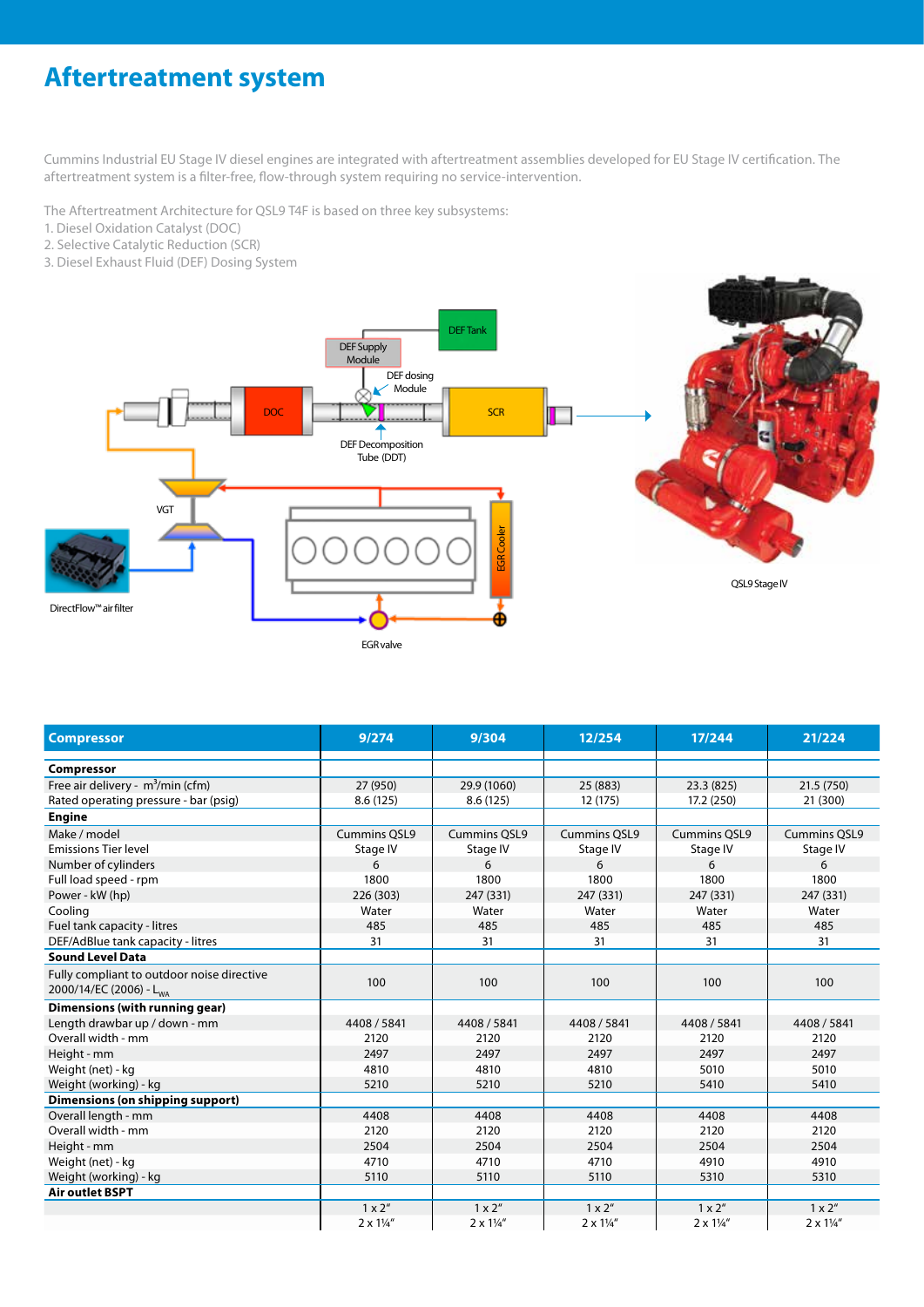## **All the right features**







#### **Standard features**

- Forklift pockets with removable covers
- Bunded base and central drains

#### **Easy access** Access to all service areas, new full colour digital display interactive control panel and air filters is convenient and easy.









#### **Easy maintenance**

Wide opening rear canopy which, together with the removable panel, provides access to the radiator from either side for cleaning



wheels" chassis (permanent mount).



#### **Running gear**







#### **Modular design and flexibility**

Highly modular design allows optional equipment to be added easily. The wide range of options available allow the machines to be adapted to the specific application, such as fitting of an aftercooler with water separator and additional filters (IQ-system), to a personal paint scheme in the customer's livery.





**Other standard features** Multiple air outlets and tie-down points.

Air compressors from Doosan Infracore Portable Power are not designed, intended or approved for breathing air. Compressed air should not be used for breathing air applications under any circumstances.